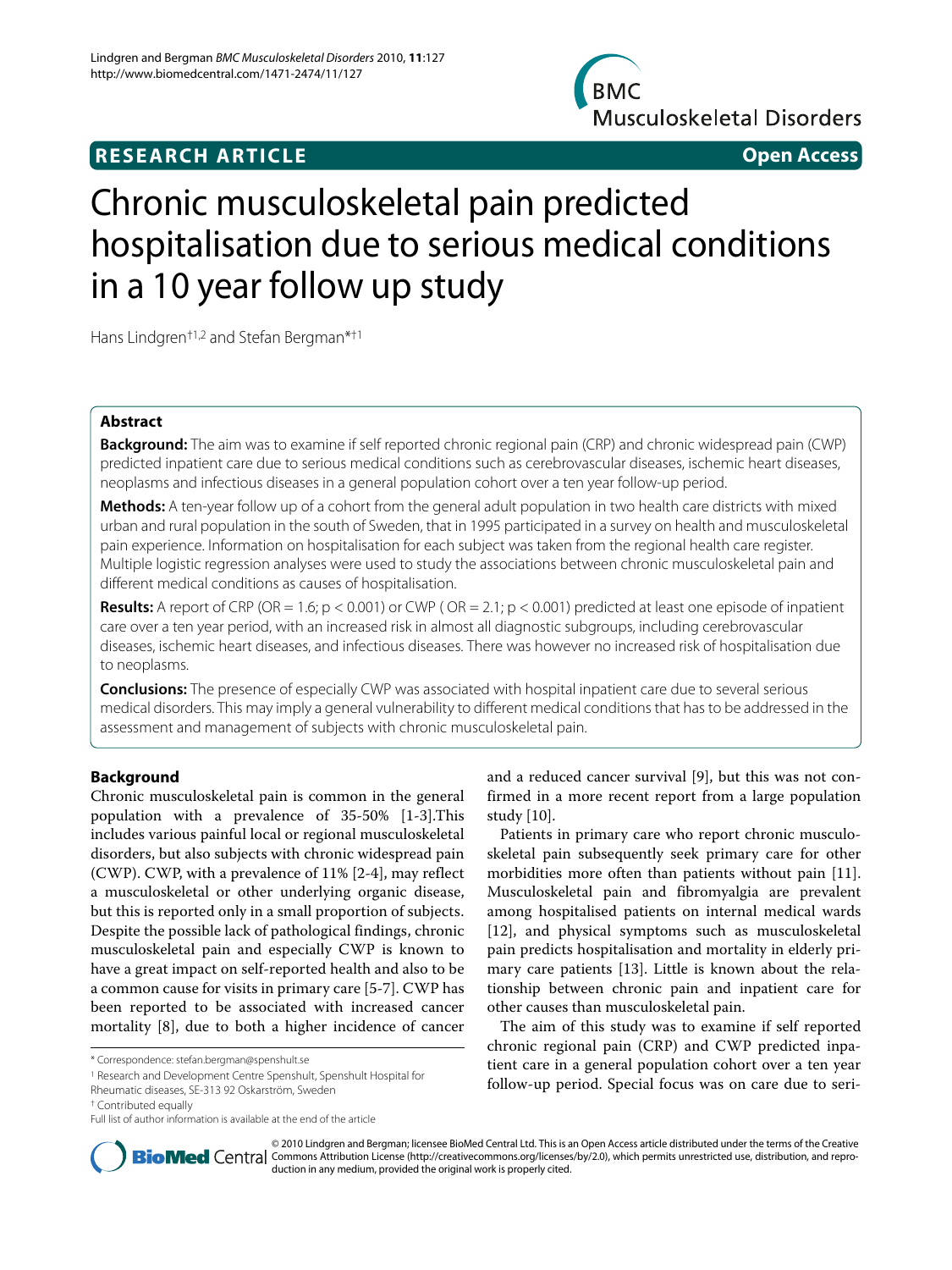ous conditions such as cerebrovascular diseases, ischemic heart diseases, neoplasms and infectious diseases.

## **Methods**

## **Design and subjects**

A ten year longitudinal study of hospitalisation in the general population with regard to baseline musculoskeletal pain report, based on an initial postal survey and information consecutively collected in a health care register. The target population was all of the 70704 inhabitants aged 20-74 years in two healthcare districts with mixed urban and rural population on the west coast of Sweden. A representative sample of 3928 subjects was selected from the official computerised population register. The 2425 subjects that answered the baseline postal survey were considered for the study. There were 147 of these subjects that in a written consent declared that they did not want to be part of a register study. The remaining 2278 subjects in the cohort were followed from June 1995 to December 2004 or until they moved from the healthcare districts or died.

## **Questionnaire**

The baseline questionnaire included questions on the experience and location of chronic pain in the musculoskeletal system, other health problems, lifestyle factors, and socio-demographic background factors. There was an overall key question on chronic musculoskeletal pain: *Have you experienced pain lasting more than three months during the last twelve months?* An introduction to the question explained that the pain should be persistent or regularly recurrent *in the musculoskeletal system*. The validity of the question has been confirmed in earlier studies [\[2](#page-8-2)]. Pain was considered to be chronic if it had been persistent or recurrent for more than three months during the last twelve months. Location and distribution of pain was reported by a drawing of the body with 18 predefined regions [[2\]](#page-8-2). A distinction was made between chronic regional pain (CRP) and chronic widespread pain (CWP) defined according to the ACR 1990 criteria for fibromyalgia [[14\]](#page-8-12). Pain was considered as CWP when present for at least three months in both the left and right side of the body, and also above and below the waist. In addition axial skeletal pain (i.e. in the cervical spine, the anterior chest, the thoracic spine or the lower back) should be present. This definition of CWP has also been used in prior population studies [\[2-](#page-8-2)[4\]](#page-8-3). When chronic pain was present but criteria for a widespread condition were not met, the subject was classified as having CRP.

*Socio-economic classification* was based on self reported main occupation at the time of the survey, and the respondents were classified according to Swedish socio-economic classification (SEI) [[15\]](#page-8-13). The eighteen basic socio-economic classes were merged into four

groups: Manual workers, assistant non-manual employees, intermediate/higher non-manual employees including upper-level executives, and others. The group "others" included self-employed, farmers, housewives and students. *Smoking* habit was assessed with 3 multiple-choice alternatives: 'No, never smoked regularly', 'No, have stopped', and 'Yes'. The result was dichotomised into 'Never smokers" and 'Ever smokers'.

#### **Healthcare register**

The regional health care register consecutively collects information on all hospital care periods in the actual health care districts and in the surrounding county belonging to the same health authorities. It covers regional secondary care but not tertiary care in university hospitals. This constituted however less than 5% of the total number of hospitalisation episodes in the studied population, according to health authorities statistics in the studied area (personal communication). The register includes the date and length of the care period together with main and secondary diagnoses according to the ICD 10 classification. The research team linked information in the healthcare register to questionnaire data by means of each subject's unique Swedish social security number.

#### **Classification of diagnoses**

Diagnoses in the health care register were, due to the long follow-up time, based on two different classifications, and were all converted into the current ICD 10 system [\[16](#page-8-14)]. Care due to normal child birth was excluded. Based on the main diagnose according to ICD 10 each hospital care period was attributed to one of eleven categorisation groups: (1) infectious diseases (ICD10 A00-B99; J00-J22; N10;N39), (2) malignant (ICD10 C00-C97) and benign (D00-D89) neoplasms, (3) other medical diseases (ICD10 D50-D89; E00-E90; L00-L99; G00-G44; G47-G99; H00- H95; J30-J39; J40-J99), (4) mental and behavioural disorders including drug abuse (ICD10 F00-F99), (5) cerebrovascular disease (ICD10 G45-G46; I60-I69) and ischemic heart disease (ICD10 I120-I125), (6) other diseases of the circulatory system (ICD10 I10-I14; I26-I49; I51-I52; I70- I99), (7) diseases of the digestive system (ICD10 K00- K93), (8) diseases of the musculoskeletal system (ICD10 M00-M99), (9) diseases of the genitourinary system, excluding infectious disease (ICD10 N00-N99; O00- O99), (10) symptoms and observations (ICD10 R00-R99; Z00-Z98), (11) injuries, poisoning and other external causes (ICD10 S00-Y98).

#### **Ethics**

The study was approved by the Ethics Research Committee, Faculty of Medicine, University of Lund, Sweden, LU 843-02. Subjects that in a written consent declared that they did not want to be part of a register study were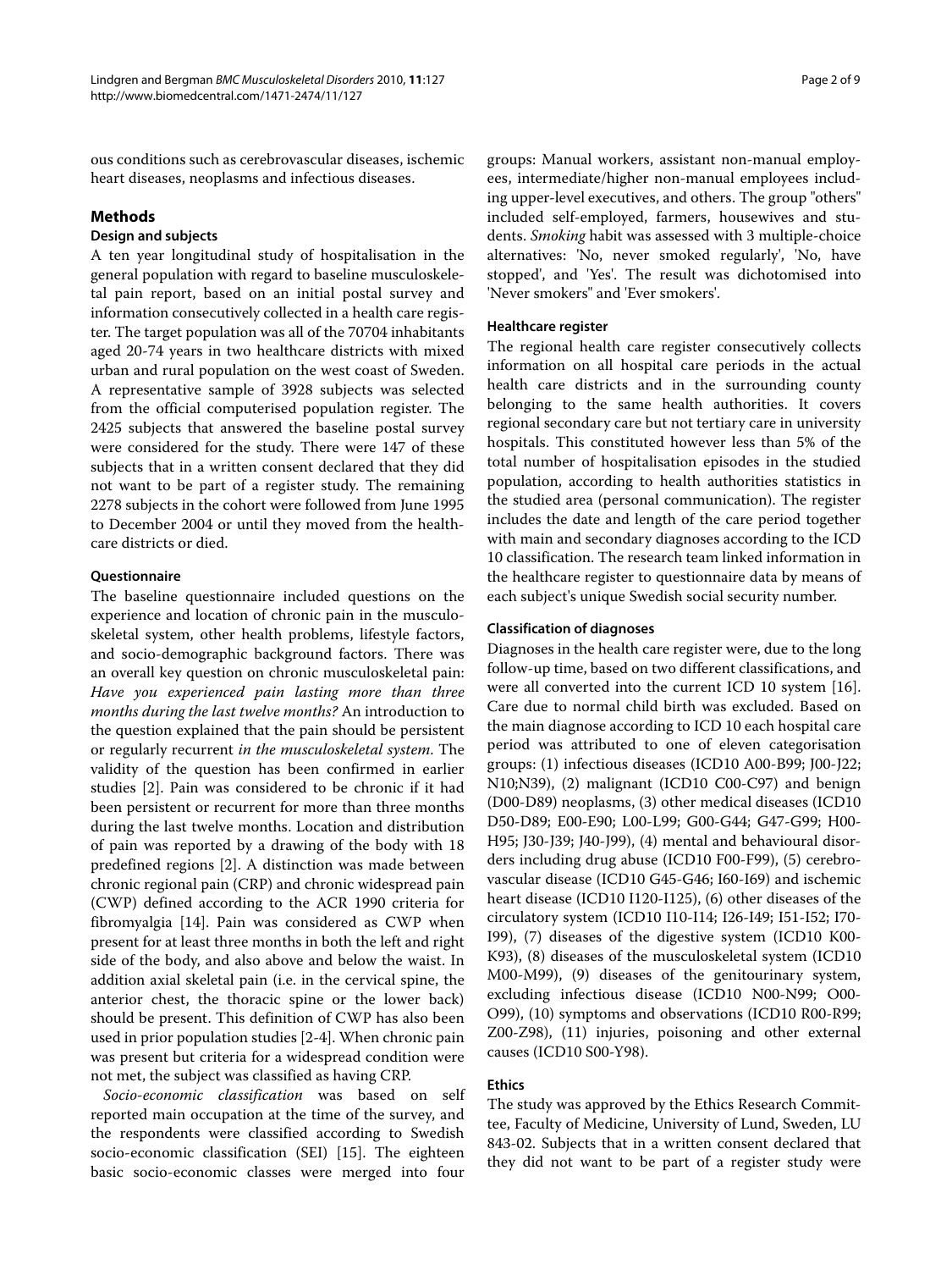excluded. The computerised registration was approved by the Swedish Data Inspection Board.

#### **Statistics**

Multiple logistic regression analyses were used to study the associations between chronic regional and widespread musculoskeletal pain and different causes of hospitalisation.

The statistical analyses were done with the statistical package SPSS 16.0 for Windows. Multivariable logistic regression analyses with computation of Odds Ratios (OR) were performed with simple contrast to a reference group for each of the independent variables; age, sex, baseline pain group, SEI, smoking habits, and follow-up time. Other candidate explanatory variables (marital status, emotional support, immigrant status, regular exercise, and education) were omitted from the final models because of lack of association when introduced stepwise in an analysis with regard to all causes of hospitalisation.

#### **Results**

The 2278 included subjects had a mean age of 46.8 years and 53.2% were women.

The mean follow up time was 8.9 years. Altogether there were 2933 hospitalisation episodes and 1014 subjects (44.5%) had at least one episode of hospitalisation during follow up (Table 1). At baseline 1372 subjects (60.2%) reported no chronic pain (NCP), 588 subjects (24.5%) reported chronic regional pain (CRP), 285 subjects (12.5%) reported chronic widespread pain (CWP), and 63 subjects (2.8%) could not be classified. There were no significant differences in follow up time between the pain groups.

The predictive value of pain group at baseline with regard to risk of hospitalisation, controlled for age, sex,

**Table 1: Number and percentage of the total 2278 subjects with at least one episode of inpatient care within each of the diagnostic groups.**

| Diagnostic group                                       | $n =$ | %    |
|--------------------------------------------------------|-------|------|
|                                                        |       |      |
| Infectious disease                                     | 112   | 4.9  |
| Neoplasm (malignant and benign)                        | 144   | 6.3  |
| Other medical diseases                                 | 160   | 7.0  |
| Mental and behavioural disorders                       | 47    | 2.1  |
| Cerebrovascular and ischemic heart disease             | 144   | 6.3  |
| Other diseases of the circulatory system               | 130   | 5.7  |
| Diseases of the digestive system                       | 168   | 7.4  |
| Diseases of the musculoskeletal system                 | 139   | 6.1  |
| Diseases of the genitourinary system (excl infections) | 187   | 8.2  |
| Symptoms and observations                              | 345   | 15.1 |
| Injuries, poisoning and other external causes          | 217   | 9.5  |

socio-economics, smoking habits and follow-up time, was explored in multivariate analyses. The overall risk of being hospitalised regardless of cause was significantly increased in subjects reporting CRP, with an odds ratio (OR) of 1.6 ( $p < 0.001$ ), and CWP, with an OR of 2.2 ( $p <$ 0.001), when compared to the group with NCP (Table 2).

Separate analyses based on the main diagnosis according to ICD 10 were done in eleven diagnostic subgroups (Table [2](#page-3-0), 3, 4). The risk of inpatient hospital care due to infectious diseases was significantly increased both in subjects reporting CRP (OR 1.6;  $p = 0.044$ ) and CWP (OR 2.0;  $p = 0.011$ ). There was no increased risk of care for neoplasms in any of the two pain groups; CRP (OR 1.1; p  $= 0.528$ ) and CWP (OR 1.1; P = 0.773). A separate analysis (not shown in table) was done for the subgroup with known malignant disease ( $n = 111$ ) with the same result in subjects with CRP (OR 1.2;  $p = 0.432$ ) and CWP (OR  $1.1; p = 0.817$ .

The risk of care due to 'other medical disorders' was not increased for subjects with CPR (OR 1.3;  $p = 0.270$ ) but significantly increased for those with CWP (OR 2.0;  $p =$ 0.003).

The risk of care due to psychiatric disease and drug abuse was not increased for subjects with CRP (OR 0.6; p = 0.267), but significantly increased for subjects with CWP (OR 2.5;  $p = 0.014$ ).

The risk of care due to cerebrovascular and ischemic heart disease (IHD) was significantly increased for both subjects with CRP (OR 1.6;  $p = 0.030$ ) and subjects with CWP (OR 1.9;  $p = 0.006$ ). There was no significantly increased risk of care due to other heart diseases than IHD for subjects with CRP (OR: 1,4;  $p = 0.139$ ), but for subjects with CWP the risk was significantly increased  $(OR:1.8; p = 0.020).$ 

The risk of care due to disease of the digestive system was not significantly increased for subjects with CRP (OR 1.4;  $p = 0.092$ ), but significantly increased for subjects with CWP (OR 2.7;  $p < 0.001$ ). The risk of hospitalisation due to musculoskeletal disease was increased both for subjects with CRP (OR 2.5;  $p < 0.001$ ) and CWP (OR 4.1; p < 0.001). The risk of care due to diseases of the genitourinary system (infections excluded) was not significantly increased for CRP (OR 1.4;  $p = 0.072$ ), but significantly increased for CWP (OR 2.4;  $p < 0.001$ ). The risk of care for symptoms and observations was significantly increased both for CRP (OR 1.7; p < 0.001) and CWP (OR 2.1; p < 0.001), and the risk of care due to injuries and poisoning was significantly increased for CWP (OR 1.7;  $p =$ 0.007), but not for CRP (OR 1.4; p = 0.053).

Since univariate analyses (not shown in tables) revealed the possibility of sex and age differences in the association between chronic pain and the risk of hospitalisation, regression analyses were also done with stratification on sex and age, controlling for all other variables. There were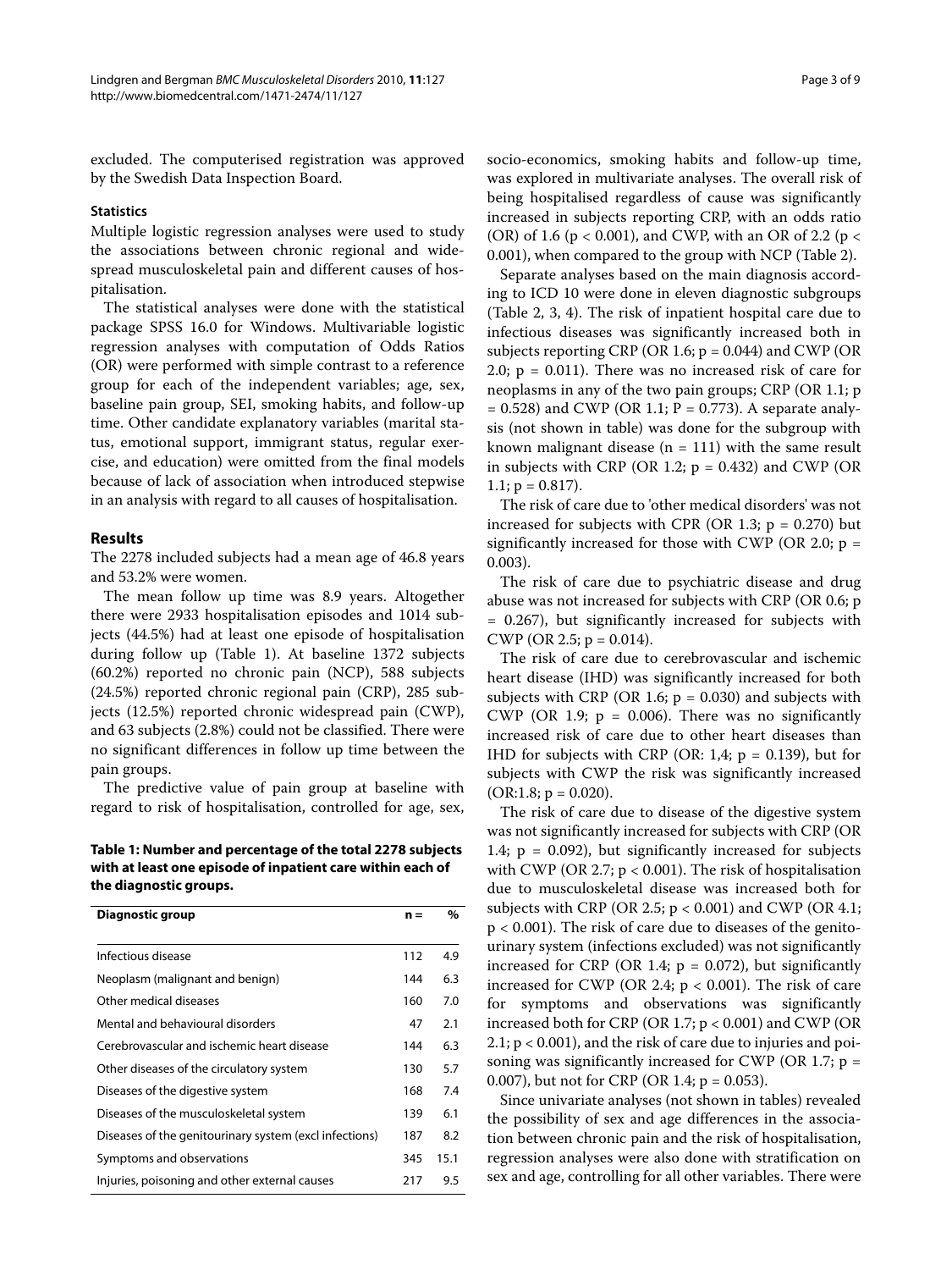|                                  |           | <b>All causes</b> | <b>Infectious diseases</b> |                |         | <b>Neoplasms</b> |         | <b>Other medical diseases</b> |         |  |
|----------------------------------|-----------|-------------------|----------------------------|----------------|---------|------------------|---------|-------------------------------|---------|--|
|                                  | <b>No</b> | OR (95% CI)       | p-value                    | OR (95% CI)    | p-value | OR (95% CI)      | p-value | OR (95% CI)                   | p-value |  |
| Sex                              |           |                   |                            |                |         |                  |         |                               |         |  |
| Men                              | 1065      | $\mathbf{1}$      |                            | 1              |         | 1                |         | $\mathbf{1}$                  |         |  |
| Women                            | 1213      | $1.0(0.8-1.2)$    | 0.996                      | $0.8(0.5-1.1)$ | 0.162   | $1.4(1.0-2.0)$   | 0.078   | $1.0(0.7-1.4)$                | 0.968   |  |
| Age (years)                      |           |                   |                            |                |         |                  |         |                               |         |  |
| $20 - 33$                        | 559       | $\mathbf{1}$      |                            | $\mathbf{1}$   |         | $\mathbf{1}$     |         | $\mathbf{1}$                  |         |  |
| 34-46                            | 541       | $1.0(0.7-1.3)$    | 0.816                      | $0.3(0.1-0.7)$ | 0.006   | 8.7 (2.6-29.7)   | 0.001   | $0.6(0.3-1.1)$                | 0.080   |  |
| 47-58                            | 583       | $1.4(1.1-1.8)$    | 0.016                      | $1.1(0.6-2.1)$ | 0.676   | 15.3 (4.6-50.1)  | < 0.001 | $0.8(0.5-1.3)$                | 0.419   |  |
| 59-74                            | 595       | $3.2(2.5-4.1)$    | < 0.001                    | $2.4(1.4-4.1)$ | 0.002   | 28.4 (8.8-91.5)  | < 0.001 | $1.7(1.1-2.6)$                | 0.016   |  |
| Pain group <sup>a</sup>          |           |                   |                            |                |         |                  |         |                               |         |  |
| <b>NCP</b>                       | 1372      | $\mathbf{1}$      |                            | $\mathbf{1}$   |         | 1                |         | $\mathbf{1}$                  |         |  |
| CRP                              | 558       | $1.6(1.3-1.9)$    | < 0.001                    | $1,6(1.0-2.5)$ | 0.044   | $1.1(0.8-1.7)$   | 0.528   | $1.3(0.8-1.9)$                | 0.270   |  |
| <b>CWP</b>                       | 285       | $2.2(1.7-2.9)$    | < 0.001                    | $2,0(1.2-3.5)$ | 0.011   | $1.1(0.6-1.8)$   | 0.773   | $2.0(1.3-3.1)$                | 0.003   |  |
| Socioeconomic group <sup>b</sup> |           |                   |                            |                |         |                  |         |                               |         |  |
| Group A                          | 556       | 1                 |                            | $\mathbf{1}$   |         | $\mathbf{1}$     |         | 1                             |         |  |
| Group B                          | 309       | $1.3(1.0-1.8)$    | 0.056                      | $1.0(0.5-1.9)$ | 0.978   | $1.3(0.7-2.3)$   | 0.393   | $1.0(0.6-1.9)$                | 0.975   |  |
| Group C                          | 1103      | $1.2(1.0-1.5)$    | 0.062                      | $0.8(0.5-1.3)$ | 0.317   | $1.1(0.7-1.7)$   | 0.767   | $1.2(0.8-1.9)$                | 0.344   |  |
| Others                           | 310       | $1.4(1.0-1.9)$    | 0.037                      | $0.8(0.4-1.6)$ | 0.608   | $1.0(0.5-1.8)$   | 0.891   | $1.4(0.8-2.5)$                | 0.241   |  |
| Smoking habit <sup>c</sup>       |           |                   |                            |                |         |                  |         |                               |         |  |
| Never                            | 1163      | $\mathbf{1}$      |                            | $\mathbf{1}$   |         | 1                |         | $\mathbf{1}$                  |         |  |
| Ever                             | 1106      | $1.3(1.1-1.5)$    | 0.008                      | $1.4(0.9-2.1)$ | 0.090   | $2.3(1.6-3.5)$   | < 0.001 | $1.5(1.1-2.1)$                | 0.018   |  |
| Follow up time                   | 2278      | $1.1(1.0-1.1)$    | 0.001                      | $1.0(0.9-1.1)$ | 0.402   | $0.9(0.8-0.9)$   | < 0.001 | $1.0(0.9-1.0)$                | 0.193   |  |

## <span id="page-3-0"></span>**Table 2: Odds Ratios (OR) for the associations between pain groups at baseline and hospitalisation, controlled for age, sex, socio-economic, smoking habits and follow-up time.**

<sup>a</sup> Data not shown for the group of subjects ( $n = 63$ ) that could not be classified

b Group A: Intermediate/higher non-manual employees and upper-level executives; Group B: Assistant non-manual employees; Group C: Manual workers

 $\epsilon$  Data not shown for subjects with unknown smoking habit (n = 9)

no sex differences in the associations between CRP or CWP and the overall risk of hospitalisation, but sex differences could be seen with regard to the different causes of hospitalisation (Table 5, [6](#page-6-0), [7](#page-7-0)). Hospitalisation due to infections was significantly associated with CWP for women (OR 2.9;  $p = 0.004$ ), but not for men (OR 1.3;  $p =$ 0.541). Care due to cerebrovascular and ischemic heart disease was significantly associated with CRP (OR 2.1; p  $= 0.007$ ) and CWP (OR 2.3; p  $= 0.017$ ) for men, but not for women (OR 1.0;  $p = 0.929$ , and OR 1.6;  $p = 0.172$ ).

Stratification on age revealed that there was an association between CWP and all causes of hospitalisation in the youngest and the two oldest age groups, but not in the second youngest, aged 34-46. This pattern was relatively consistent also when split to the different causes of care. One exception was care due to cerebrovascular and ischemic heart disease that was strongly (OR 5.4;  $p = 0.021$ ) associated with CWP in this second age group.

## **Discussion**

A baseline report of CRP or CWP predicted at least one episode of inpatient care due to serious medical disorders over a ten year period, when compared to subjects without chronic pain. Adjusted for sex, age, smoking, socioeconomic background, and follow up time this was true for almost all diagnostic subgroups, and the associations were more frequent and stronger for CWP than for CRP. There were also some notable differences between men and women, where CWP was associated with care due to infections in women, but not in men, and associated with care due to cerebrovascular and ischemic heart disease in men, but not in women.

Previous studies have proposed that hospitalisation of elderly primary care patients could be predicted by musculoskeletal pain [[13\]](#page-8-11). The present study supports that this is true also from a general population perspective including ages 20-74. Analyses stratified on age high-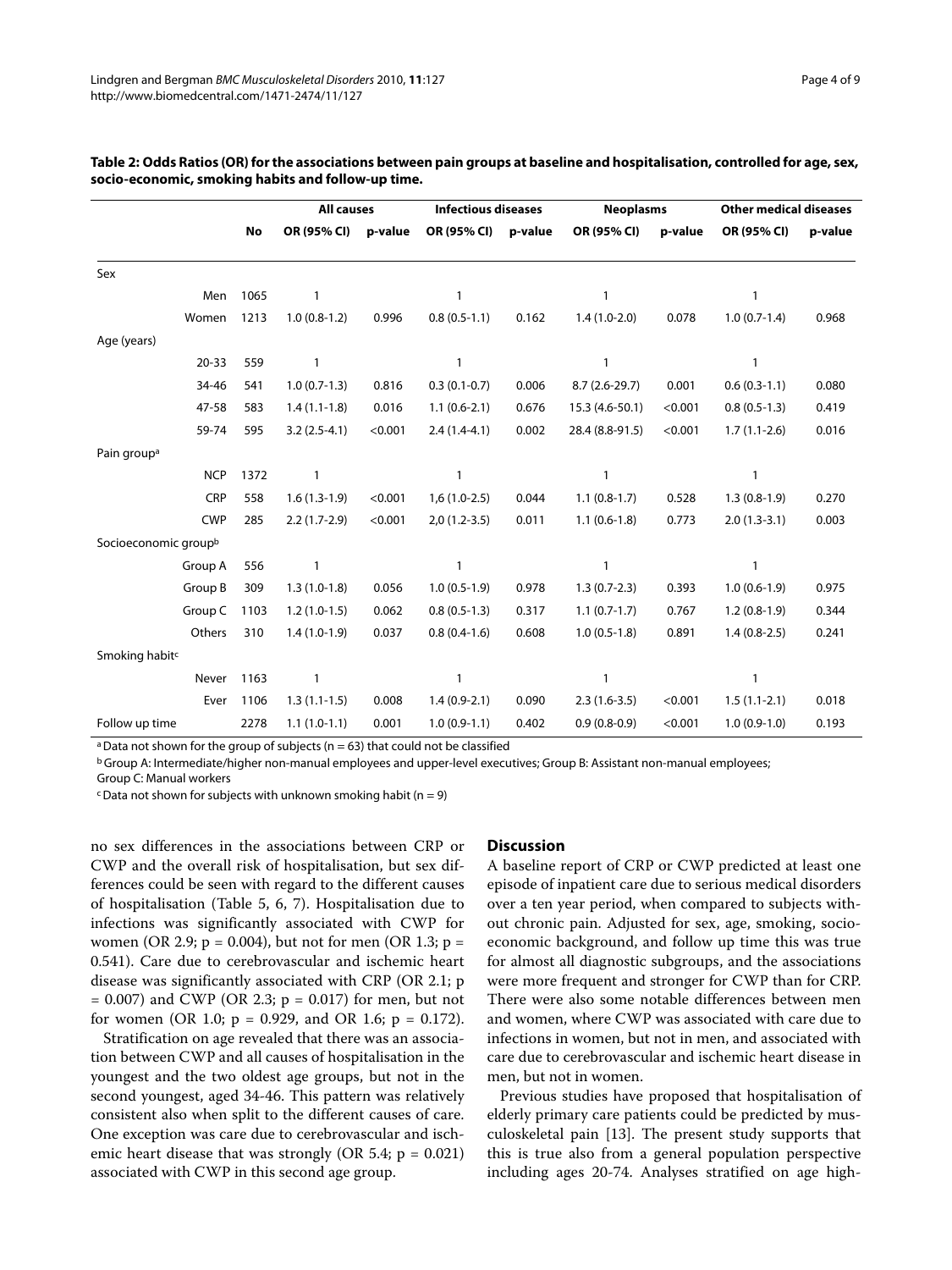|                                  |      | <b>Mental disorders</b> |         | <b>Cerebrovascular and</b><br>ischemic heart disease |         | Other diseases of the<br>circulatory system |         | <b>Diseases of the</b><br>digestive system |         |
|----------------------------------|------|-------------------------|---------|------------------------------------------------------|---------|---------------------------------------------|---------|--------------------------------------------|---------|
|                                  | No   | OR (95% CI)             | p-value | OR (95% CI)                                          | p-value | OR (95% CI)                                 | p-value | OR (95% CI)                                | p-value |
| Sex                              |      |                         |         |                                                      |         |                                             |         |                                            |         |
| Men                              | 1065 | 1                       |         | 1                                                    |         | $\mathbf{1}$                                |         | $\mathbf{1}$                               |         |
| Women                            | 1213 | $1.8(1.0-3.4)$          | 0.068   | $0.5(0.4-0.8)$                                       | 0.001   | $0.5(0.3-0.7)$                              | < 0.001 | $0.9(0.6-1.2)$                             | 0.423   |
| Age (years)                      |      |                         |         |                                                      |         |                                             |         |                                            |         |
| $20 - 33$                        | 559  | 1                       |         | $\mathbf{1}$                                         |         | 1                                           |         | $\mathbf{1}$                               |         |
| 34-46                            | 541  | $0.8(0.3-2.0)$          | 0.622   | $8.7(2.0-38.6)$                                      | 0.004   | $1.7(0.6-5.0)$                              | 0.309   | $1.3(0.7-2.4)$                             | 0.325   |
| 47-58                            | 583  | $1.1(0.5-2.6)$          | 0.822   | 18.6 (4.4-78.8)                                      | < 0.001 | $6.7(2.8-16.6)$                             | < 0.001 | $1.9(1.1-3.2)$                             | 0.028   |
| 59-74                            | 595  | $0.9(0.4-2.1)$          | 0.806   | 48.2 (11.7-198.1)                                    | < 0.001 | $13.1(5.6 -$<br>30.7)                       | < 0.001 | $2.8(1.7-4.6)$                             | < 0.001 |
| Pain group <sup>a</sup>          |      |                         |         |                                                      |         |                                             |         |                                            |         |
| <b>NCP</b>                       | 1372 | 1                       |         | $\mathbf{1}$                                         |         | $\mathbf{1}$                                |         | $\mathbf{1}$                               |         |
| CRP                              | 558  | $0.6(0.2-1.5)$          | 0.267   | $1.6(1.0-2.4)$                                       | 0.030   | $1.4(0.9-2.2)$                              | 0.139   | $1.4(0.9-2.1)$                             | 0.092   |
| <b>CWP</b>                       | 285  | $2.5(1.2-5.1)$          | 0.014   | $1.9(1.2-3.1)$                                       | 0.006   | $1.8(1.1-3.0)$                              | 0.020   | $2.7(1.8-4.1)$                             | < 0.001 |
| Socioeconomic group <sup>b</sup> |      |                         |         |                                                      |         |                                             |         |                                            |         |
| Group A                          | 556  | 1                       |         | 1                                                    |         | $\mathbf{1}$                                |         | $\mathbf{1}$                               |         |
| Group B                          | 309  | $2.1(0.6-6.7)$          | 0.222   | $2.2(1.1-4.3)$                                       | 0.023   | $1.7(0.8-3.4)$                              | 0.143   | $1.7(0.9-2.9)$                             | 0.085   |
| Group C                          | 1103 | $2.3(0.9-6.0)$          | 0.102   | $2.4(1.4-4.2)$                                       | 0.002   | $2.0(1.2-3.5)$                              | 0.013   | $1.6(1.0-2.6)$                             | 0.034   |
| Others                           | 310  | $3.0(1.0-9.2)$          | 0.061   | $2.9(1.5-5.6)$                                       | 0.002   | $2.3(1.2-4.5)$                              | 0.016   | $1.7(0.9-3.0)$                             | 0.101   |
| Smoking habit <sup>c</sup>       |      |                         |         |                                                      |         |                                             |         |                                            |         |
| Never                            | 1163 | 1                       |         | 1                                                    |         | $\mathbf{1}$                                |         | $\mathbf{1}$                               |         |
| Ever                             | 1106 | $1.4(0.8-2.6)$          | 0.253   | $1.2(0.9-1.8)$                                       | 0.272   | $1.2(0.8-1.8)$                              | 0.328   | $1.5(1.1-2.1)$                             | 0.022   |
| Follow up time                   | 2278 | $1.0(0.8-1.1)$          | 0.455   | $1.0(0.9-1.1)$                                       | 0.510   | $1.0(0.9-1.0)$                              | 0.278   | $1.1(1.0-1.2)$                             | 0.231   |

## **Table 3: Odds Ratios (OR) for the associations between pain groups at baseline and hospitalisation, controlled for age, sex, socio-economic, smoking habits and follow-up time.**

<sup>a</sup> Data not shown for the group of subjects ( $n = 63$ ) that could not be classified

b Group A: Intermediate/higher non-manual employees and upper-level executives; Group B: Assistant non-manual employees;

Group C: Manual workers

 $\epsilon$  Data not shown for subjects with unknown smoking habit (n = 9)

lighted that also younger subjects with CWP had an increased risk of hospitalisation. The association between especially CWP and the risk of hospital care is also supported by previous findings that CWP and fibromyalgia are frequent among patients on internal medical wards [[12\]](#page-8-10), but also raises the question whether some of frequently reported symptoms such as fatigue in hospitalised patients could be part of a undiagnosed pain syndrome. It has for example been suggested that bodily pain has a high impact on health status in patients hospitalised with heart failure [\[17](#page-8-15)].

Somatisation has been shown to be associated with the development of CWP [[18\]](#page-8-16), and CWP has been reported to precede other medical conditions in primary care [\[11](#page-8-9)]. The findings in this study emphasise that CWP also is associated with serious medical conditions needing hos-

pital care, such as infectious diseases, ischemic heart disease and cerebrovascular diseases. There was however no increased risk of hospitalisation due to neoplasms.

Both subjects with CRP and CWP had an increased risk of hospital care due to ischemic heart disease and cerebrovascular disease, with a higher risk in those with CWP. When stratifying the analysis on sex it was seen that the association between CRP or CWP and sex mainly was an effect of such an association for men but not for women. The association between CWP and cardiovascular disease is somewhat supported by the report of a nearly significant association between CWP and an increased mortality in cardiovascular disease in a recent study [\[19](#page-8-17)]. The association is not explained by smoking habits and the mechanism remains unclear.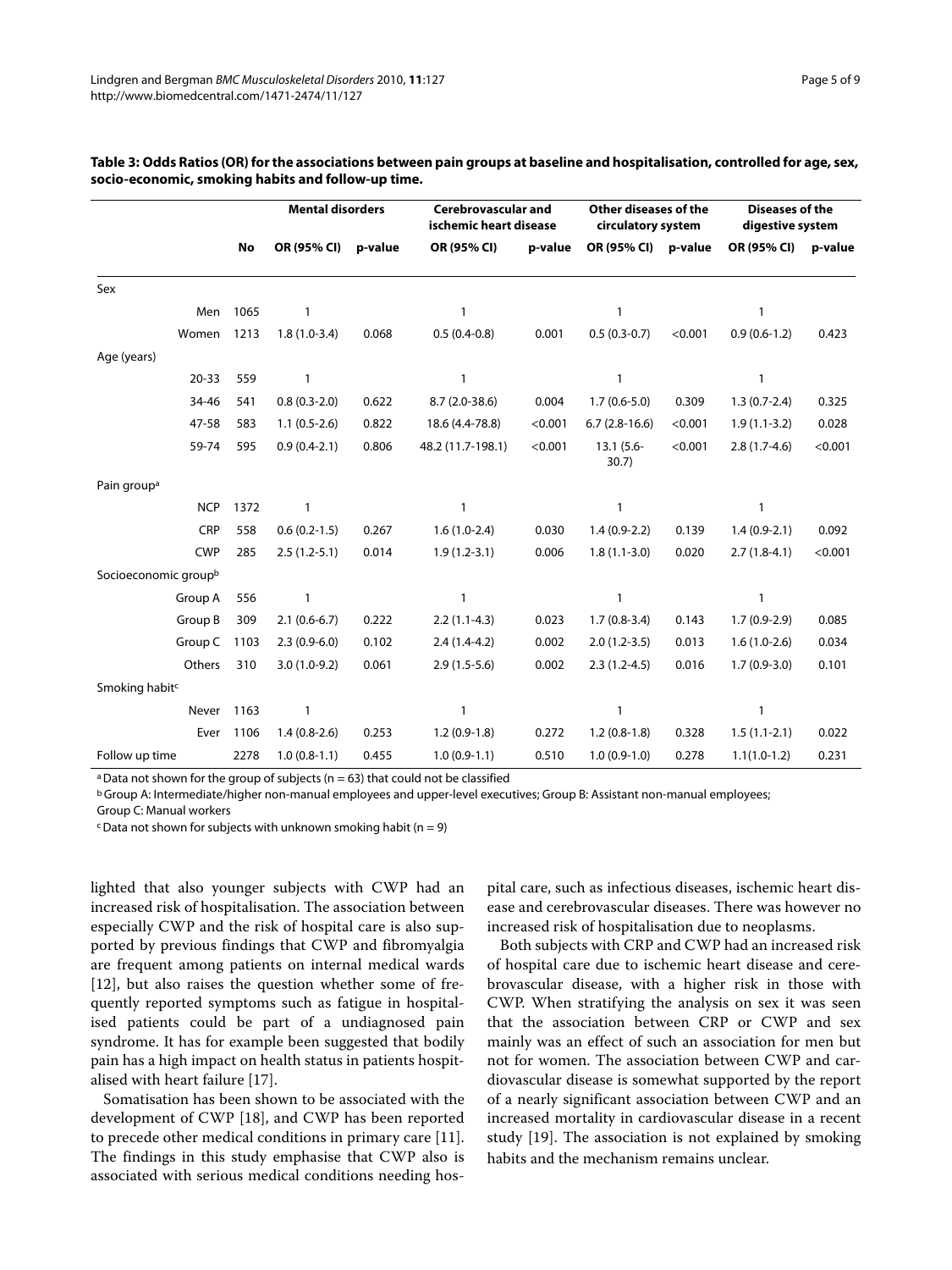|                                  |      | <b>Diseases of the</b><br>musculoskeletal<br>system |         | <b>Diseases of the</b><br>genitourinary system |         | <b>Symptoms and</b><br>observations |         | Injuries, poisoning and<br>other external causes |         |
|----------------------------------|------|-----------------------------------------------------|---------|------------------------------------------------|---------|-------------------------------------|---------|--------------------------------------------------|---------|
|                                  | No   | OR (95%CI)                                          | p-value | OR (95% CI)                                    | p-value | OR (95% CI)                         | p-value | OR (95% CI)                                      | p-value |
| Sex                              |      |                                                     |         |                                                |         |                                     |         |                                                  |         |
| Men                              | 1065 | 1                                                   |         | 1                                              |         | $\mathbf{1}$                        |         | 1                                                |         |
| Women                            | 1213 | $0.7(0.5-1.1)$                                      | 0.090   | $3.7(2.6-5.5)$                                 | < 0.001 | $0.8(0.6-1.0)$                      | 0.022   | $0.7(0.5-1.0)$                                   | 0.040   |
| Age (years)                      |      |                                                     |         |                                                |         |                                     |         |                                                  |         |
| $20 - 33$                        | 559  | 1                                                   |         | $\mathbf{1}$                                   |         | $\mathbf{1}$                        |         | $\mathbf{1}$                                     |         |
| 34-46                            | 541  | $2.0(1.0-4.0)$                                      | 0.050   | $0.3(0.2-0.4)$                                 | < 0.001 | $1.3(0.8-2.0)$                      | 0.259   | $1.4(0.9-2.3)$                                   | 0.173   |
| 47-58                            | 583  | $2.5(1.3-4.8)$                                      | 0.006   | $0.3(0.2-0.5)$                                 | < 0.001 | $1.8(1.2 - 2.8)$                    | 0.003   | $1.5(0.9-2.5)$                                   | 0.081   |
| 59-74                            | 595  | $3.6(1.9-6.8)$                                      | < 0.001 | $0.4(0.2-0.6)$                                 | < 0.001 | $4.0(2.7-5.8)$                      | < 0.001 | $3.2(2.0-4.9)$                                   | < 0.001 |
| Pain group <sup>a</sup>          |      |                                                     |         |                                                |         |                                     |         |                                                  |         |
| <b>NCP</b>                       | 1372 | $\mathbf{1}$                                        |         | 1                                              |         | $\mathbf{1}$                        |         | 1                                                |         |
| CRP                              | 558  | $2.5(1.6-3.9)$                                      | < 0.001 | $1.4(1.0-2.1)$                                 | 0.072   | $1.7(1.3-2.3)$                      | < 0.001 | $1.4(1.0-2.0)$                                   | 0.053   |
| <b>CWP</b>                       | 285  | $4.1(2.5-6.5)$                                      | < 0.001 | $2.4(1.5-3.6)$                                 | < 0.001 | $2.1(1.5-2.9)$                      | < 0.001 | $1.8(1.2 - 2.7)$                                 | 0.004   |
| Socioeconomic group <sup>b</sup> |      |                                                     |         |                                                |         |                                     |         |                                                  |         |
| Group A                          | 556  | 1                                                   |         | 1                                              |         | $\mathbf{1}$                        |         | 1                                                |         |
| Group B                          | 309  | $1.2(0.6-2.2)$                                      | 0.584   | $1.0(0.6-1.6)$                                 | 0.906   | $1.2(0.8-1.8)$                      | 0.432   | $1.4(0.8-2.2)$                                   | 0.221   |
| Group C                          | 1103 | $1.2(0.7-1.9)$                                      | 0.453   | $0.9(0.6-1.4)$                                 | 0.666   | $1.4(1.0-1.9)$                      | 0.055   | $1.3(0.9-1.9)$                                   | 0.209   |
| Others                           | 310  | $1.3(0.7-2.4)$                                      | 0.476   | $0.9(0.5-1.6)$                                 | 0.812   | $1.8(1.2 - 2.7)$                    | 0.006   | $1.5(0.9-2.5)$                                   | 0.090   |
| Smoking habit <sup>c</sup>       |      |                                                     |         |                                                |         |                                     |         |                                                  |         |
| Never                            | 1163 | 1                                                   |         | 1                                              |         | $\mathbf{1}$                        |         | 1                                                |         |
| Ever                             | 1106 | $0.8(0.6-1.2)$                                      | 0.275   | $0.9(0.6-1.2)$                                 | 0.368   | $1.2(0.9-1.5)$                      | 0.262   | $0.9(0.7-1.2)$                                   | 0.465   |
| Follow up time                   | 2278 | $1.1(1.0-1.2)$                                      | 0.182   | $1.2(1.1-1.4)$                                 | 0.001   | $1.1(1.1-1.2)$                      | 0.001   | $1.1(1.0-1.3)$                                   | 0.010   |

## **Table 4: Odds Ratios (OR) for the associations between pain groups at baseline and hospitalisation, controlled for age, sex, socio-economic, smoking habits and follow-up time.**

<sup>a</sup> Data not shown for the group of subjects ( $n = 63$ ) that could not be classified

b Group A: Intermediate/higher non-manual employees and upper-level executives; Group B: Assistant non-manual employees;

Group C: Manual workers

 $\epsilon$  Data not shown for subjects with unknown smoking habit (n = 9)

There was no association between CRP or CWP and hospital care due to neoplasms. A previous study reported that subjects with CWP were twice as likely to die from cancer over a nine year period as subjects with no pain [[9\]](#page-8-7), and this result was also supported by a more recent study from the same research group [\[19](#page-8-17)]. This relationship between self reported widespread pain and cancer death was on the other hand not confirmed in a study from a large rural population in Finland [\[10](#page-8-8)], or in a recent study from UK [[20\]](#page-8-18). There are a couple of plausible explanations to the different results. It could be that there is no real link between chronic musculoskeletal pain and incidence of cancer, supported by the fact that no clear biological mechanism is known [\[9](#page-8-7)]. There could also be differences in lifestyle and personal factors in the different studied populations. In the present study it was noted that the association between CWP and hospitalisation due to neoplasms was confounded by smoking, which more than doubled the risk of inpatient care due to cancer. The results in previous studies have not been full controlled for smoking habits. It must also be pointed out that the present study deals with inpatient hospital care for subjects with different pain group belongings, and not with the incidence of and survival in cancer. Hospital care might not be the optimal measure of the relationship between chronic pain and cancer and further analysis of data from the national cancer register and death register might give additional important information.

The increased risk of hospitalisation due to other causes than musculoskeletal disorders highlights that chronic musculoskeletal pain could be an expression of a more general vulnerability to disease and health prob-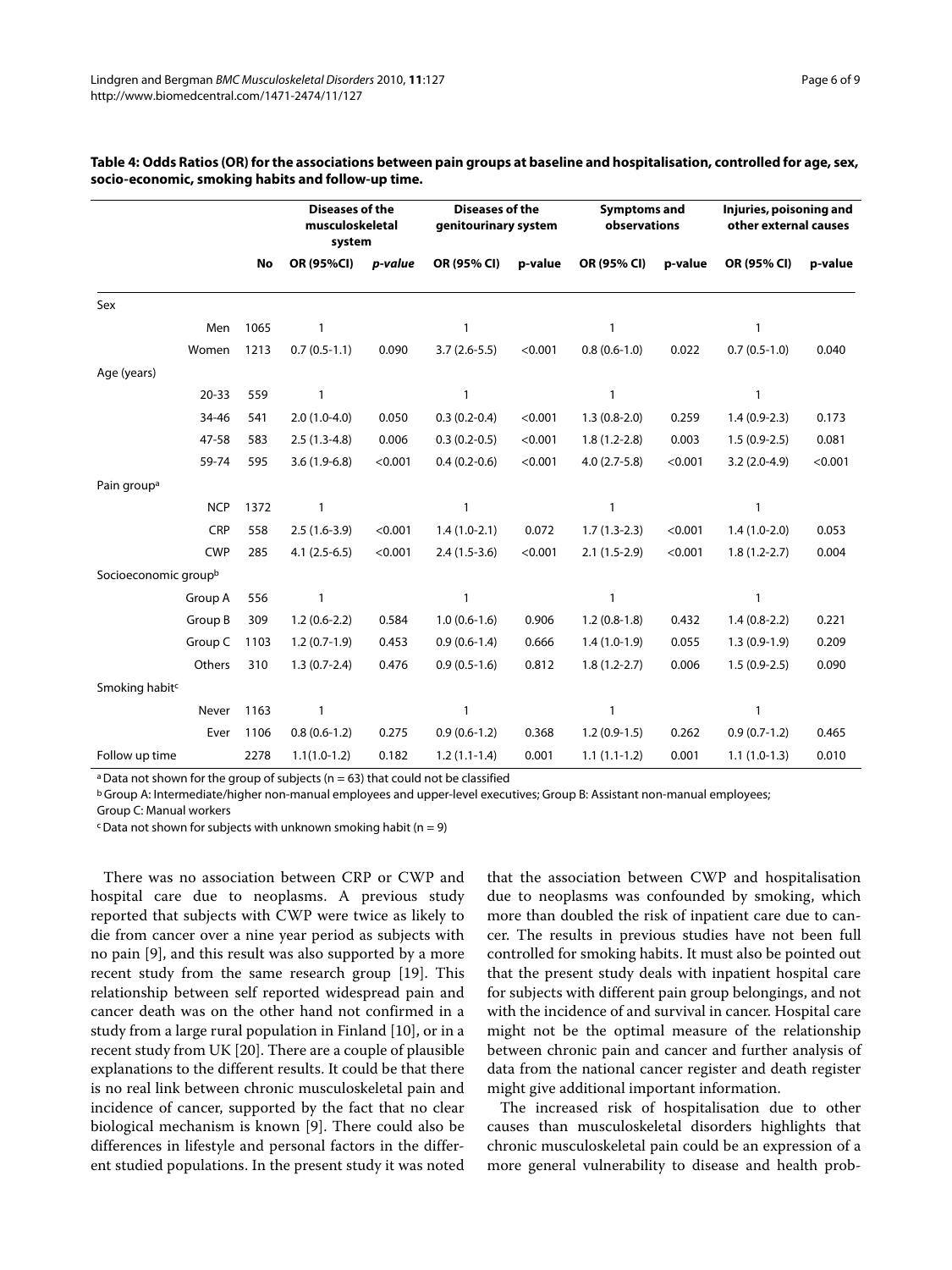|                   |            |     | <b>All causes</b> |         | <b>Infectious diseases</b> |         | <b>Neoplasms</b> |         | <b>Other medical diseases</b> |         |  |
|-------------------|------------|-----|-------------------|---------|----------------------------|---------|------------------|---------|-------------------------------|---------|--|
|                   |            | No  | OR (95% CI)       | p-value | OR (95% CI)                | p-value | OR (95% CI)      | p-value | OR (95% CI)                   | p-value |  |
| Stratified on sex |            |     |                   |         |                            |         |                  |         |                               |         |  |
| Men               | <b>NCP</b> | 687 |                   |         |                            |         |                  |         |                               |         |  |
|                   | <b>CRP</b> | 258 | $1.5(1.1-2.1)$    | 0.006   | $1.6(0.9-3.0)$             | 0.115   | $1.4(0.7-2.5)$   | 0.317   | $1.2(0.7-2.2)$                | 0.442   |  |
|                   | <b>CWP</b> | 87  | $2.2(1.4-3.7)$    | 0.002   | $1.3(0.5-3.2)$             | 0.541   | $0.8(0.3-2.0)$   | 0.586   | $1.2(0.5-2.8)$                | 0.662   |  |
| Women             | <b>NCP</b> | 685 |                   |         |                            |         |                  |         |                               |         |  |
|                   | <b>CRP</b> | 300 | $1.5(1.1-2.0)$    | 0.004   | $1.6(0.8-3.2)$             | 0.217   | $1.0(0.6-1.8)$   | 0.941   | $1.2(0.7-2.2)$                | 0.486   |  |
|                   | <b>CWP</b> | 198 | $2.3(1.6-3.2)$    | < 0.001 | $2.9(1.4-5.9)$             | 0.004   | $1.2(0.6-2.2)$   | 0.587   | $2.6(1.5-4.5)$                | 0.001   |  |
| Stratified on age |            |     |                   |         |                            |         |                  |         |                               |         |  |
| $20 - 33$         | <b>NCP</b> | 404 |                   |         |                            |         |                  |         |                               |         |  |
|                   | <b>CRP</b> | 108 | $2.1(1.3-3.4)$    | 0.002   | $2.0(0.7-5.8)$             | 0.211   | $1.4(0.1-17.5)$  | 0.783   | $0.8(0.3-2.0)$                | 0.637   |  |
|                   | <b>CWP</b> | 29  | $3.1(1.4-7.1)$    | 0.007   | $2.6(0.5-13.4)$            | 0.249   |                  |         | $0.8(0.2 - 3.8)$              | 0.818   |  |
| 34-46             | <b>NCP</b> | 341 |                   |         |                            |         |                  |         |                               |         |  |
|                   | <b>CRP</b> | 129 | $1.3(0.9-2.1)$    | 0.180   | $0.6(0.1-5.1)$             | 0.618   | $0.7(0.2-2.2)$   | 0.531   | $0.7(0.2-2.3)$                | 0.577   |  |
|                   | <b>CWP</b> | 54  | $1.6(0.8-2.9)$    | 0.158   |                            |         | $1.0(0.3-3.7)$   | 0.963   | $1.6(0.4-6.2)$                | 0.494   |  |
| 47-58             | <b>NCP</b> | 324 |                   |         |                            |         |                  |         |                               |         |  |
|                   | <b>CRP</b> | 159 | $2.0(1.4-3.0)$    | 0.001   | $2.3(1.0-5.3)$             | 0.056   | $1.8(0.9-3.8)$   | 0.115   | $3.0(1.2 - 7.2)$              | 0.015   |  |
|                   | <b>CWP</b> | 92  | $3.1(1.9-5.2)$    | < 0.001 | $1.2(0.4-4.3)$             | 0.728   | $1.3(0.5-3.3)$   | 0.568   | $3.3(1.2-9.0)$                | 0.021   |  |
| 59-74             | <b>NCP</b> | 303 |                   |         |                            |         |                  |         |                               |         |  |
|                   | <b>CRP</b> | 162 | $1.1(0.7-1.6)$    | 0.806   | $1.3(0.6-2.5)$             | 0.479   | $1.0(0.6-1.8)$   | 0.995   | $1.1(0.6-2.0)$                | 0.841   |  |
|                   | <b>CWP</b> | 110 | $1.9(1.1-3.1)$    | 0.013   | $2.5(1.2-5.0)$             | 0.010   | $1.0(0.5-2.1)$   | 0.938   | $2-3(1.2-4.5)$                | 0.011   |  |

**Table 5: Odds Ratios (OR) for the associations between pain groups at baseline and hospitalisation, stratified on sex and age, and controlled for all variables in Table 2.**

<span id="page-6-0"></span>**Table 6: Odds Ratios (OR) for the associations between pain groups at baseline and hospitalisation, stratified on sex and age, and controlled for all variables in Table 2.**

|                   |            |           | <b>Mental disorders</b> |       | <b>Cerebrovascular and</b><br>Other diseases of the<br>ischemic heart<br>circulatory system<br>disease |       |                                                                         |       |  | Diseases of the digestive<br>system |             |
|-------------------|------------|-----------|-------------------------|-------|--------------------------------------------------------------------------------------------------------|-------|-------------------------------------------------------------------------|-------|--|-------------------------------------|-------------|
|                   |            | <b>No</b> |                         |       |                                                                                                        |       | OR (95% CI) p-value OR (95% CI) p-value OR (95% CI) OR (95% CI) p-value |       |  |                                     | OR (95% CI) |
| Stratified on sex |            |           |                         |       |                                                                                                        |       |                                                                         |       |  |                                     |             |
| Men               | <b>NCP</b> | 687       | $\mathbf{1}$            |       | 1                                                                                                      |       | $\mathbf{1}$                                                            |       |  | $\mathbf{1}$                        |             |
|                   | CRP        | 258       | $0.9(0.2 - 3.8)$        | 0.935 | $2.1(1.2-3.5)$                                                                                         | 0.007 | $1.5(0.9-2.6)$                                                          | 0.146 |  | $1.2(0.7-2.1)$                      | 0.506       |
|                   | <b>CWP</b> | 87        | $3.1(0.7-13.1)$         | 0.125 | $2.3(1.2-4.6)$                                                                                         | 0.017 | $1.6(0.8-3.4)$                                                          | 0.186 |  | $1.9(1.0-3.8)$                      | 0.060       |
| Women             | <b>NCP</b> | 685       | -1                      |       | 1                                                                                                      |       | 1                                                                       |       |  | -1                                  |             |
|                   | <b>CRP</b> | 300       | $0.4(0.1-1.5)$          | 0.169 | $1.0(0.5-2.1)$                                                                                         | 0.929 | $1.2(0.6-2.5)$                                                          | 0.646 |  | $1.7(0.9-2.9)$                      | 0.076       |
|                   | <b>CWP</b> | 198       | $2.2(1.0-5.1)$          | 0.056 | $1.6(0.8-3.1)$                                                                                         | 0.172 | $1.9(0.9-3.8)$                                                          | 0.087 |  | $3.5(2.0-6.0)$                      | < 0.001     |
| Stratified on age |            |           |                         |       |                                                                                                        |       |                                                                         |       |  |                                     |             |
| $20 - 33$         | <b>NCP</b> | 404       | $\mathbf{1}$            |       | 1                                                                                                      |       | 1                                                                       |       |  | $\mathbf{1}$                        |             |
|                   | CRP        | 108       | $1.3(0.2-6.6)$          | 0.774 | $3.3(0.2 -$<br>55.0)                                                                                   | 0.401 |                                                                         |       |  | $1.3(0.5-3.7)$                      | 0.623       |
|                   | <b>CWP</b> | 29        | $7.3(1.6-33.4)$         | 0.011 |                                                                                                        |       |                                                                         |       |  | $0.6(0.1-5.3)$                      | 0.676       |
| 34-46             | <b>NCP</b> | 341       | 1                       |       | 1                                                                                                      |       | 1                                                                       |       |  | $\mathbf{1}$                        |             |
|                   | <b>CRP</b> | 129       | $1.3(0.2 - 7.1)$        | 0.799 | $0.9(0.2-3.5)$                                                                                         | 0.843 | $0.9(0.2-4.9)$                                                          | 0.926 |  | $1.6(0.7-4.0)$                      | 0.263       |
|                   | <b>CWP</b> | 54        | $1.2(0.1-11.5)$         | 0.882 | $5.4(1.3-$<br>22.4)                                                                                    | 0.021 | $3.0(0.5 -$<br>17.7)                                                    | 0.220 |  | $3.4(1.2-9.3)$                      | 0.021       |
| 47-58             | <b>NCP</b> | 324       | 1                       |       | 1                                                                                                      |       | 1                                                                       |       |  | $\mathbf{1}$                        |             |
|                   | <b>CRP</b> | 159       | $0.3(0.0-2.6)$          | 0.286 | $1.9(0.9-4.2)$                                                                                         | 0.115 | $2.7(1.2-5.9)$                                                          | 0.013 |  | $1.0(0.5-2.1)$                      | 0.988       |
|                   | <b>CWP</b> | 92        | $2.5(0.7-9.2)$          | 0.160 | $1.9(0.7-4.9)$                                                                                         | 0.183 | $2.7(1.0-7.2)$                                                          | 0.044 |  | $2.2(1.0-4.7)$                      | 0.047       |
| 59-74             | <b>NCP</b> | 303       | $\mathbf{1}$            |       | 1                                                                                                      |       | $\mathbf{1}$                                                            |       |  | $\mathbf{1}$                        |             |
|                   | <b>CRP</b> | 162       | $0.2(0.0-1.7)$          | 0.141 | $1.6(0.9-2.7)$                                                                                         | 0.096 | $1.2(0.6-2.1)$                                                          | 0.585 |  | $1.6(0.8-3.0)$                      | 0.150       |
|                   | <b>CWP</b> | 110       | $1.4(0.4-4.9)$          | 0.559 | $1.8(1.0-3.2)$                                                                                         | 0.068 | $1.7(0.9-3.2)$                                                          | 0.124 |  | $3.5(1.9-6.6)$                      | < 0.001     |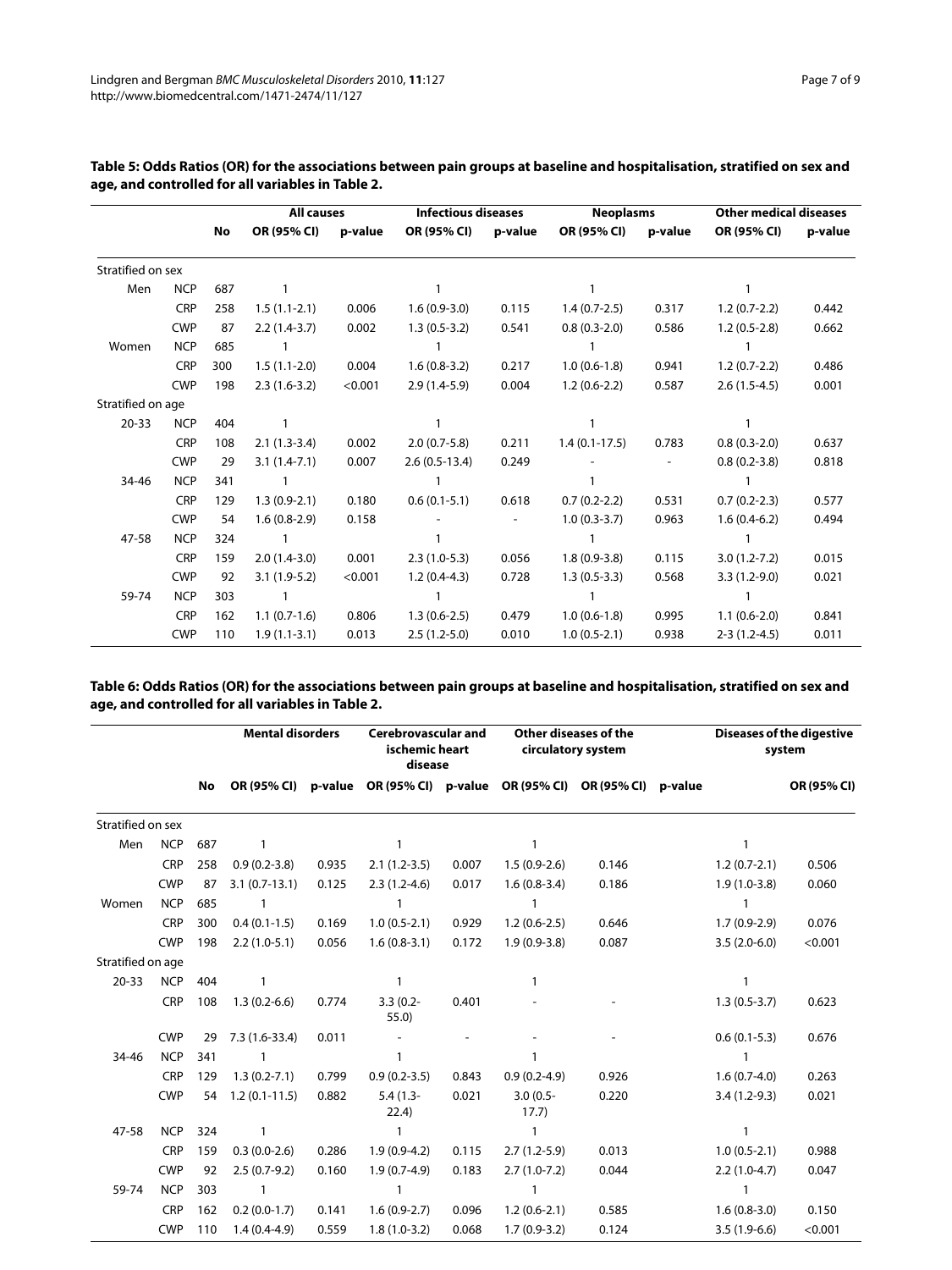|                   |            |           |                 | <b>Diseases of the</b><br>musculoskeletal system |                  | <b>Diseases of the</b><br>genitourinary system |                | <b>Symptoms and</b><br>observations |                | Injuries, poisoning and<br>other external causes |  |
|-------------------|------------|-----------|-----------------|--------------------------------------------------|------------------|------------------------------------------------|----------------|-------------------------------------|----------------|--------------------------------------------------|--|
|                   |            | <b>No</b> | OR (95% CI)     | p-value                                          | OR (95% CI)      | p-value                                        | OR (95% CI)    | p-value                             | OR (95% CI)    | p-value                                          |  |
| Stratified on sex |            |           |                 |                                                  |                  |                                                |                |                                     |                |                                                  |  |
| Men               | <b>NCP</b> | 687       | 1               |                                                  | $\mathbf{1}$     |                                                | $\mathbf{1}$   |                                     | 1              |                                                  |  |
|                   | <b>CRP</b> | 258       | $2.2(1.2-3.9)$  | 0.009                                            | $1.4(0.6-3.3)$   | 0.453                                          | $1.9(1.3-2.8)$ | 0.001                               | $1.5(1.0-2.4)$ | 0.085                                            |  |
|                   | <b>CWP</b> | 87        | $3.2(1.5-6.7)$  | 0.002                                            | $5.1(2.2-11.9)$  | < 0.001                                        | $1.7(1.0-2.9)$ | 0.073                               | $1.9(1.0-3.6)$ | 0.057                                            |  |
| Women             | <b>NCP</b> | 685       | $\mathbf{1}$    |                                                  | 1                |                                                | 1              |                                     | $\mathbf{1}$   |                                                  |  |
|                   | <b>CRP</b> | 300       | $2.9(1.5-5.4)$  | 0.001                                            | $1.5(1.0-2.3)$   | 0.066                                          | $1.5(1.0-2.3)$ | 0.042                               | $1.3(0.8-2.1)$ | 0.376                                            |  |
|                   | <b>CWP</b> | 198       | $4.8(2.5-9.2)$  | < 0.001                                          | $2.0(1.2-3.4)$   | 0.007                                          | $2.4(1.6-3.7)$ | < 0.001                             | $1.8(1.1-3.0)$ | 0.032                                            |  |
| Stratified on age |            |           |                 |                                                  |                  |                                                |                |                                     |                |                                                  |  |
| $20 - 33$         | <b>NCP</b> | 404       | $\mathbf{1}$    |                                                  | $\mathbf{1}$     |                                                | $\mathbf{1}$   |                                     | $\mathbf{1}$   |                                                  |  |
|                   | <b>CRP</b> | 108       | $5.8(1.5-22.1)$ | 0.010                                            | $1.6(0.8-3.1)$   | 0.158                                          | $2.2(1.1-4.6)$ | 0.037                               | $1.9(0.8-4.5)$ | 0.131                                            |  |
|                   | <b>CWP</b> | 29        | 12.5 (2.4-65.8) | 0.003                                            | $6.7(2.4-18.4)$  | < 0.001                                        | $3.0(1.0-9.0)$ | 0.052                               | $0.8(0.1-6.4)$ | 0.840                                            |  |
| 34-46             | <b>NCP</b> | 341       | $\mathbf{1}$    |                                                  | $\mathbf{1}$     |                                                | $\mathbf{1}$   |                                     | $\mathbf{1}$   |                                                  |  |
|                   | <b>CRP</b> | 129       | $2.0(0.8-4.8)$  | 0.142                                            | $1.5(0.6-3.8)$   | 0.447                                          | $1.4(0.7-2.8)$ | 0.284                               | $1.6(0.8-3.2)$ | 0.220                                            |  |
|                   | <b>CWP</b> | 54        | $2.0(0.6-6.6)$  | 0.272                                            | $2.0(0.7-5.7)$   | 0.194                                          | $1.4(0.5-3.9)$ | 0.537                               | $1.1(0.3-3.9)$ | 0.928                                            |  |
| 47-58             | <b>NCP</b> | 324       | 1               |                                                  | 1                |                                                | 1              |                                     | $\mathbf{1}$   |                                                  |  |
|                   | <b>CRP</b> | 159       | $7.6(2.9-19.5)$ | < 0.001                                          | $2.0(0.9-4.6)$   | 0.080                                          | $1.4(0.8-2.4)$ | 0.240                               | $1.3(0.7-2.6)$ | 0.434                                            |  |
|                   | <b>CWP</b> | 92        | 10.8 (3.8-30.3) | < 0.001                                          | $3.2(1.3 - 7.8)$ | 0.009                                          | $2.1(1.2-4.0)$ | 0.016                               | $1.2(0.5-2.8)$ | 0.646                                            |  |
| 59-74             | <b>NCP</b> | 303       | $\mathbf{1}$    |                                                  | $\mathbf{1}$     |                                                | $\mathbf{1}$   |                                     | $\mathbf{1}$   |                                                  |  |
|                   | <b>CRP</b> | 162       | $1.2(0.6-2.4)$  | 0.697                                            | $0.8(0.4-1.8)$   | 0.641                                          | $1.9(1.2-3.0)$ | 0.003                               | $1.2(0.7-2.1)$ | 0.527                                            |  |
|                   | <b>CWP</b> | 110       | $2.7(1.4-5.3)$  | 0.004                                            | $1.4(0.6-2.9)$   | 0.447                                          | $2.1(1.3-3.5)$ | 0.002                               | $2.5(1.4-4.2)$ | 0.001                                            |  |

<span id="page-7-0"></span>**Table 7: Odds Ratios (OR) for the associations between pain groups at baseline and hospitalisation, stratified on sex and age, and controlled for all variables in Table 2.**

lems. The variation with different causes of care for men and women also suggests that the association is part of a multifactorial process. This study could not ascertain that the subjects were free of the medical disorders at the start, and the results thus suggest an association and not necessarily a causal relationship between chronic musculoskeletal pain and the medical conditions. This also means that the chronic pain at baseline (CRP or CWP) might have been an expression or symptom of pre-existing disease, such as cardiovascular, which subsequently led to hospitalisation. An interesting finding in the present study is that there is a difference between CRP and CWP in the risk of hospitalisation, where a report of CWP more frequently and stronger predicted hospitalisation compared to a report of NCP or CRP, notably also for those in the youngest age group. This could indicate that subjects with CWP are more vulnerable to disease than subjects with CRP or NCP. One explanation could be that distress is a common factor for both development of chronic pain (especially CWP) and various medical disorders. It has recently been shown that psychosocial distress has a strong aetiological influence on CWP while

this link is weaker with CRP [\[21](#page-8-19)]. Observational studies have also linked psychosocial factors to cardiovascular disease [\[22](#page-8-20)].

The strength of this paper is that it is based on a cohort from the general population that has been followed prospectively over time with the help of official health care registers. The frequency of inpatient care for some less common serious disorders could have been marginally underestimated due to that tertiary care in university hospital not was included. This constituted however less than 5% of the total number of hospitalisation episodes in the studied population and was not supposed to change the overall result. Age, sex, socio-economic status, smoking habits, and follow up time were likely to be confounders, and were controlled for in the analyses. A selection bias due to non-response in the first cross-sectional survey, where subjects with chronic pain were more prone to respond than people without chronic pain is assumed not to affect the conclusions in this longitudinal study [\[2](#page-8-2)]. Another possible problem could be errors or misclassification of subjects with respect to pain sub-groups, socioeconomic factors, and hospital diagnoses. The material